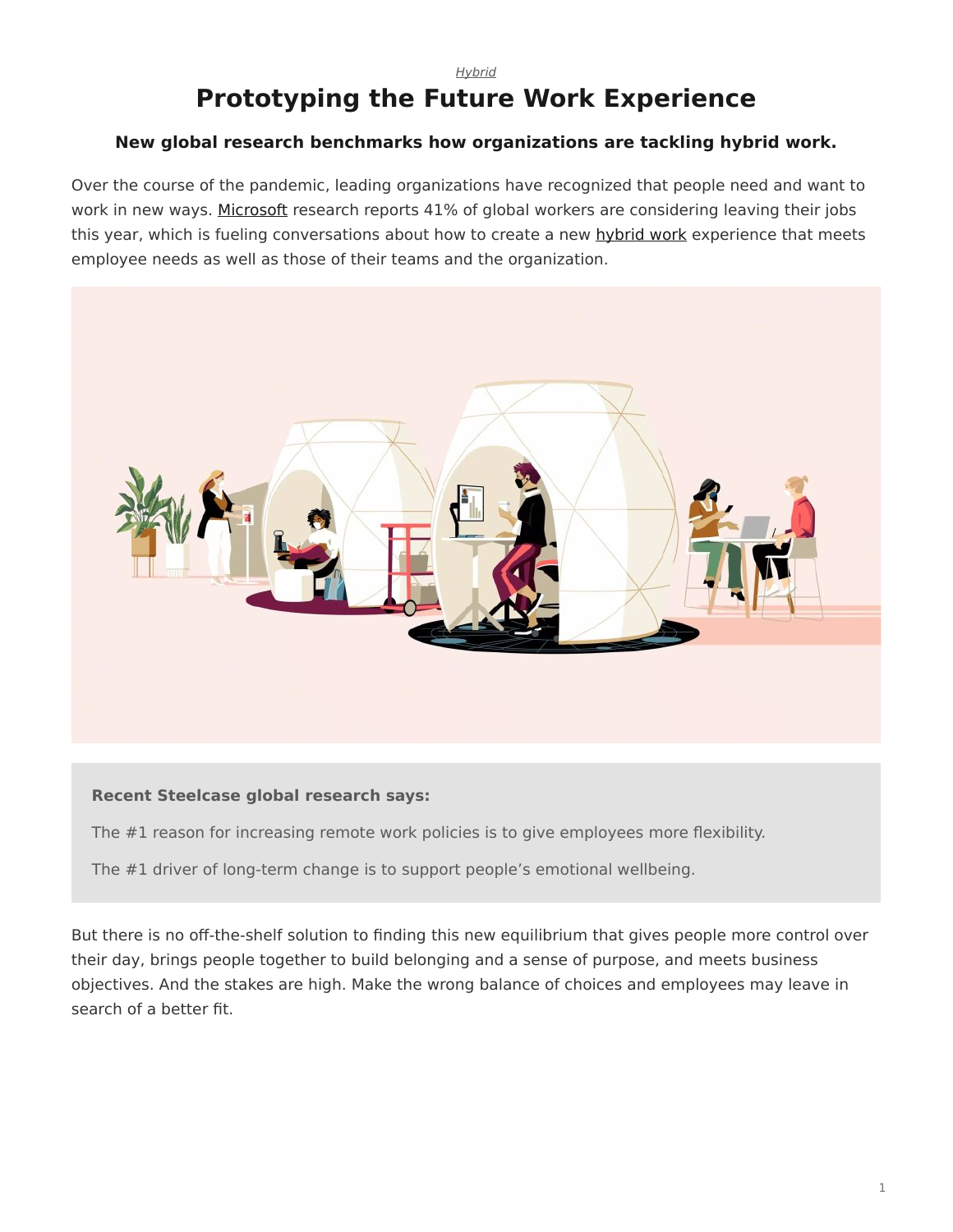So, what are organizations doing? Why are some moving forward while others wait? And what's giving some leaders confidence to make decisions amid uncertainty? New spring 2021 Steelcase research asked decision-makers in eight countries<sup>1</sup> to give us a pulse check on what's happening.

# **BENCHMARKING ORGANIZATIONS' EFFORTS**

Many study participants confirmed that the pandemic accelerated the pace of change. "This is nothing we ever would have talked about in the absence of COVID. We would probably talk about it 10 years from now after everyone else had already done it," said one study respondent.

### **Greater Employee Flexibility**

Leaders and decision-makers everywhere, especially in Japan, Germany, the UK and US, expect to offer more hybrid work policies in the future than prior to COVID-19.

| Country   | <b>Leaders Expecting to Offer</b><br><b>More Hybrid Work Policies</b> | <b>Increase From Pre-COVID</b><br><b>Expectations</b> |
|-----------|-----------------------------------------------------------------------|-------------------------------------------------------|
| Japan     | 86%                                                                   | 23%                                                   |
| <b>UK</b> | 66%                                                                   | 23%                                                   |
| <b>US</b> | 75%                                                                   | 21%                                                   |
| Germany   | 73%                                                                   | 20%                                                   |
| India     | 77%                                                                   | 17%                                                   |
| China     | 61%                                                                   | 16%                                                   |
| France    | 62%                                                                   | 10%                                                   |
| Australia | 54%                                                                   | $1\%$                                                 |

While more formal hybrid work policies would allow organizations more confidence when making choices and investments in the workplace, right now, most leaders expect to allow employees to choose their inoffice days².

**31%** Employees choose daily where they work

**46%** Employees choose consistent days in-office

**23%** Companies choose days in-office

### **Increase in Real Estate**

Despite shifts to work policies, decision-makers in every country, especially China, expect real estate to increase by the end of 2022. Research suggests this is due to plans for company growth.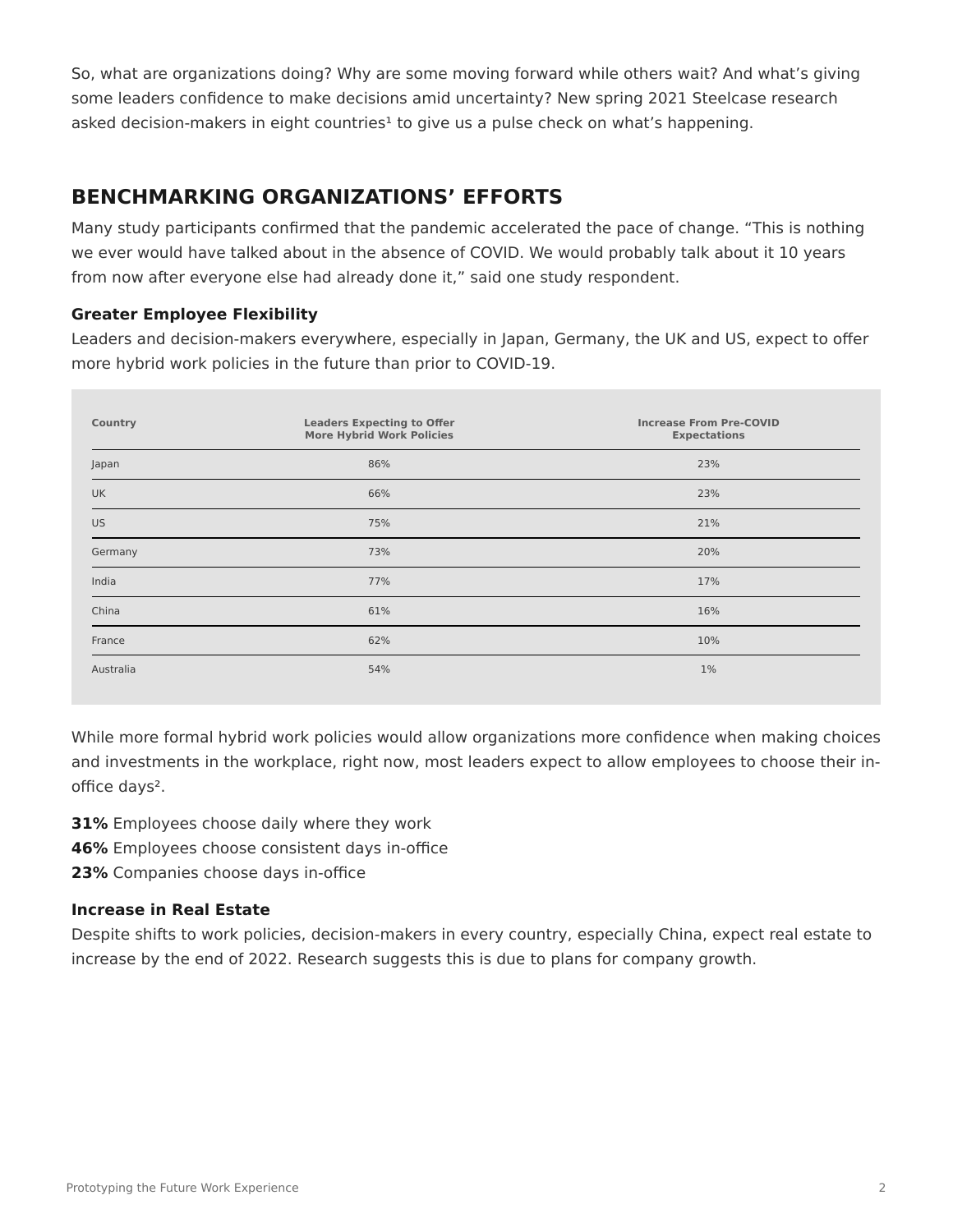| Country   | <b>Expected Increase in Real Estate</b> |
|-----------|-----------------------------------------|
| China     | 40%                                     |
| India     | 25%                                     |
| <b>UK</b> | 23%                                     |
| France    | 19%                                     |
| Germany   | 18%                                     |
| Japan     | 18%                                     |
| <b>US</b> | 17%                                     |
| Australia | 14%                                     |

Interestingly, the amount of remote work companies plan to offer does not influence their real estate expectations. Companies that expect higher levels of remote work (Work From Home Heavy and In-Office Light) also expect to increase their square footage before the end of 2022.

**19%** Work From Home Heavy<sup>3</sup> organizations expect to increase square footage

**29%** In-Office Light<sup>3</sup> organizations expect to increase square footage

**18%** In-Office Medium<sup>3</sup> organizations expect to increase square footage

**16%** In-Office Heavy<sup>3</sup> organizations expect to increase square footage

### **Wellbeing Drives Choice Making**

Leaders also say the wellbeing of people and their communities will influence workplace choices postpandemic:

**72%** Infection control will become a factor in furniture choices

**70%** Sustainability will increase in importance for furniture choices

**68%** Employee wellbeing will be a greater consideration in workplace design

# **WHY SOME ORGANIZATIONS MOVE FASTER**

While many organizations are planning for change, some are moving more quickly and with more confidence than others. Eighty-one percent plan to start implementing their new workspace strategy in 2021. Yet, only 38% are extremely confident in their workspace strategy.

Research shows organizations emerging from COVID with faster, more holistic decision-making capabilities are doing so because they already have a strong alliance between human resources, information technology and facilities management.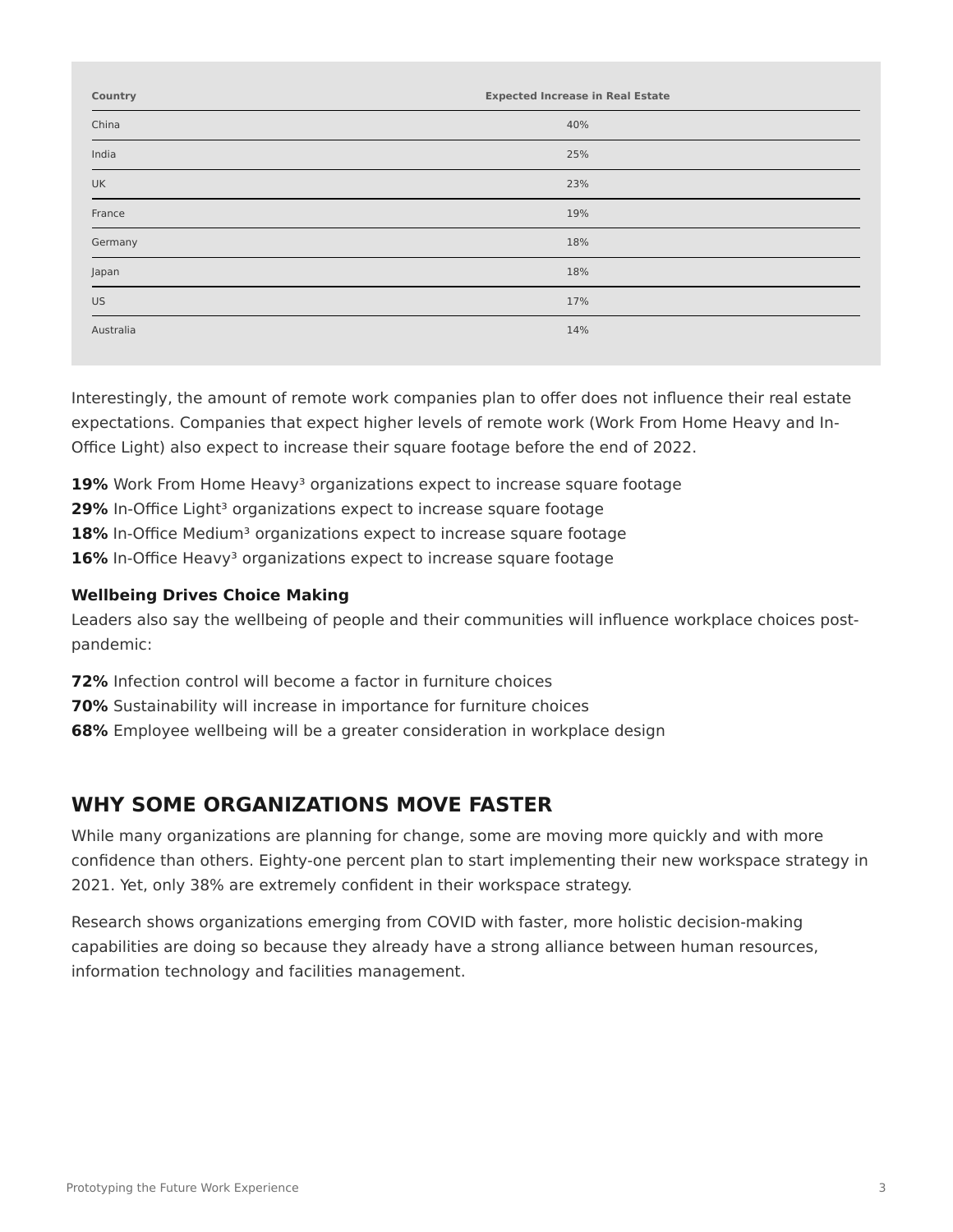### **"It's clear that we need to attract people back to the office… and it is also clear we are trying to optimize that with as little cost as possible."**

#### **STUDY PARTICIPANT**

### **New work. New spaces.**

While globally organizations are approaching if they assign workstations in different ways, large US organizations (10,000+ employees) are overwhelmingly planning changes to provide for more flexibility and collaboration. Eighty-nine percent are shifting to more unassigned workstations (also true in Germany at 55%), and 67% will add more space for collaboration.

Research suggests leaders realize the workplace is an important catalyst to facilitate connections between colleagues (in-person and remote) and between individuals and the organization. Decisionmakers around the world expect certain areas of the workplace will increase in importance including:

**71%** Tech upgrades for enclaves **69%** High-performance [ancillary spaces](https://www.steelcase.com/setting/workplace/ancillary-lounge/) (shared spaces) **69%** [Collaboration spaces](https://www.steelcase.com/spaces/work-better/collaboration-spaces/) (in general) **68%** Hybrid collaboration spaces

And even while accounting for a more fluid future, organizations planning to increase flexibility for employees post-COVID expect team and individual work to still be supported by the office.

**69%** Meetings (informative) **55%** Focus **49%** Learning **47%** Collaboration (generative) **29%** Socializing **7%** Rejuvenation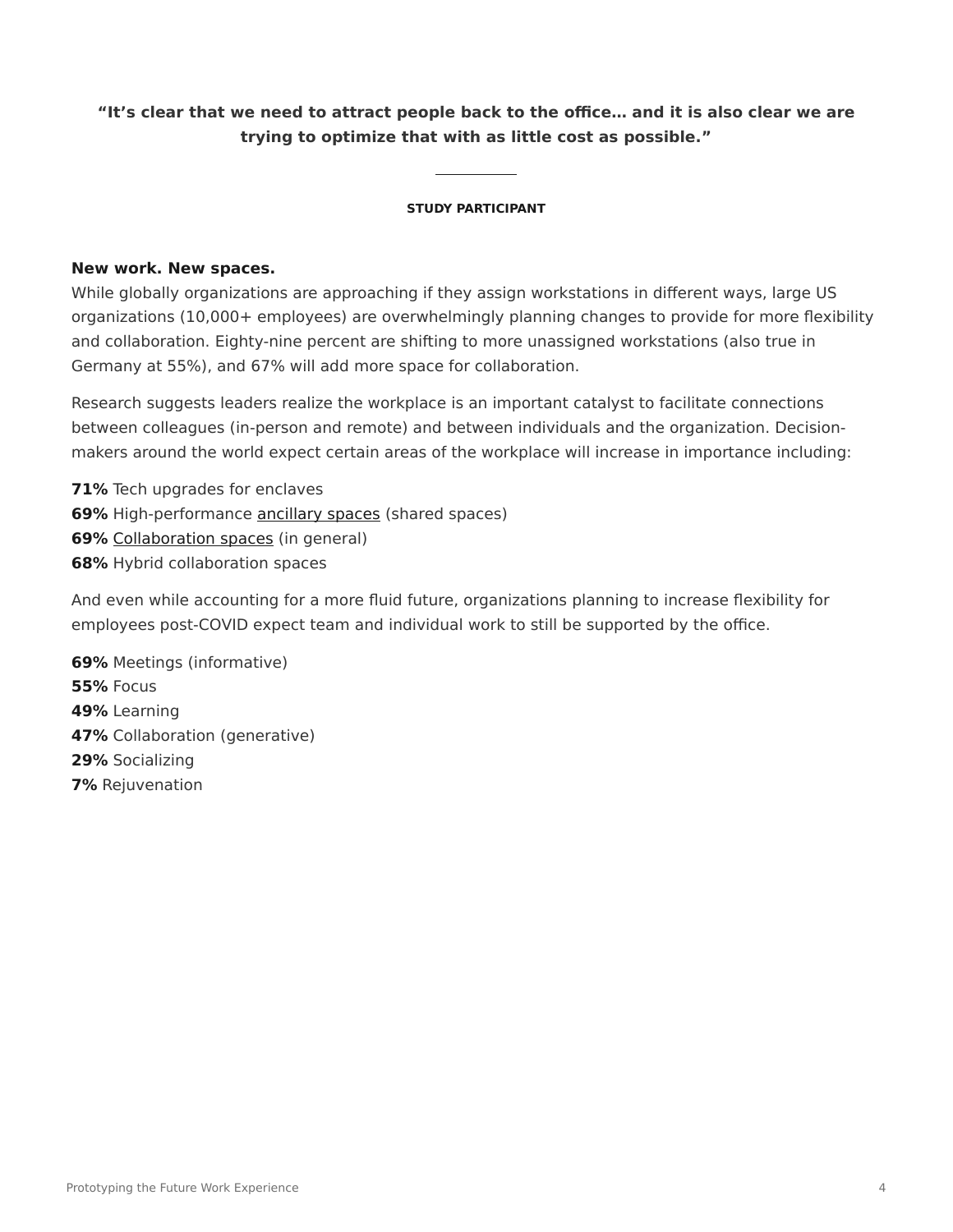

# **HOW ORGANIZATIONS BUILD CONFIDENCE**

To build decision-making confidence, organizations are also looking for ways to incorporate the employee's voice. As behavior patterns continue to evolve, decision-makers are relying more heavily on measurements — monitoring use patterns and ultimately how fluid the environment is to accommodate fluctuating employee populations. In fact, 90% expect to measure the utilization of their workspaces.

## **"Data is hugely important to us. We can tell down to the neighborhood… We really are sizing that and then designing that toward the needs of each group."**

#### **STUDY PARTICIPANT**

### **Prioritizing Prototypes**

The future office will be much more planned. People will be making intentional decisions around what they will be doing — where, when and how often. To minimize risk in their investments and accelerate decision-making, many organizations are conducting pilots or behavioral prototypes.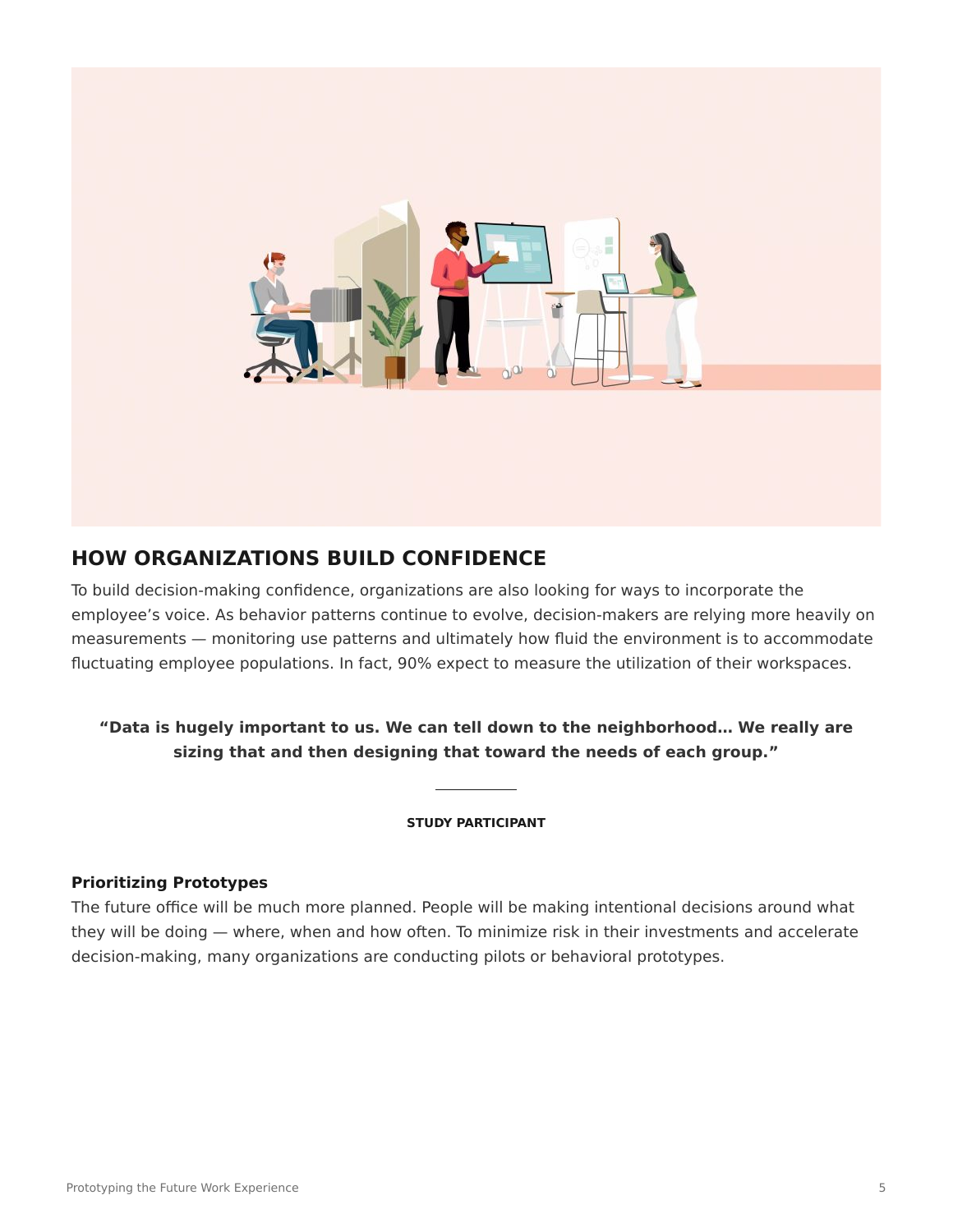| Country   | <b>Organizations Conducting</b><br><b>Significant Pilots</b> | <b>Organizations Conducting</b><br><b>Minor Pilots</b> |
|-----------|--------------------------------------------------------------|--------------------------------------------------------|
| Australia | 73%                                                          | 26%                                                    |
| Japan     | 56%                                                          | 42%                                                    |
| Germany   | 60%                                                          | 36%                                                    |
| India     | 58%                                                          | 37%                                                    |
| <b>US</b> | 55%                                                          | 39%                                                    |
| China     | 86%                                                          | 7%                                                     |
| <b>UK</b> | 55%                                                          | 37%                                                    |
| France    | 52%                                                          | 39%                                                    |
|           |                                                              |                                                        |

In the US, France, Germany, China and India, companies that expect to run significant pilots are also much more likely to measure the utilization of their spaces as well.

Finding the right hybrid solution will be an evolving process for most organizations, and it's important to set expectations that it will need to be refined over time. But by bringing together HR, IT and facilities, listening to employees, measuring new behaviors and experimenting with prototypes, organizations are able to take steps forward, rev their competitive engines and move toward a better work experience for their people and teams.

**1. Countries included are Australia, China, France, Germany, India, Japan, United Kingdom, United States. 2. For companies that expect to dictate work from home schedules, France, Germany, and Australia expect to primarily do so by individuals or roles. The US and India expect to do so by department or team. 3. Work From Home Heavy is defined as more than 80% of people permanently WFH. In-Office Light is defined as fewer than 50% of people work in the office full-time. In-Office Medium is defined as 50-80% of people work in the office full-time. In-Office Heavy is defined as more than 80% of people will mostly work from the office.**

Interested in learning more about how to design a better work experience? Visit [steelcase.com/](https://www.steelcase.com/WeCanHelp) **[WeCanHelp](https://www.steelcase.com/WeCanHelp)** 

| +About Steelcase |  |
|------------------|--|
| +Customer Care   |  |
| +Legal Notices   |  |
| +Follow Us       |  |